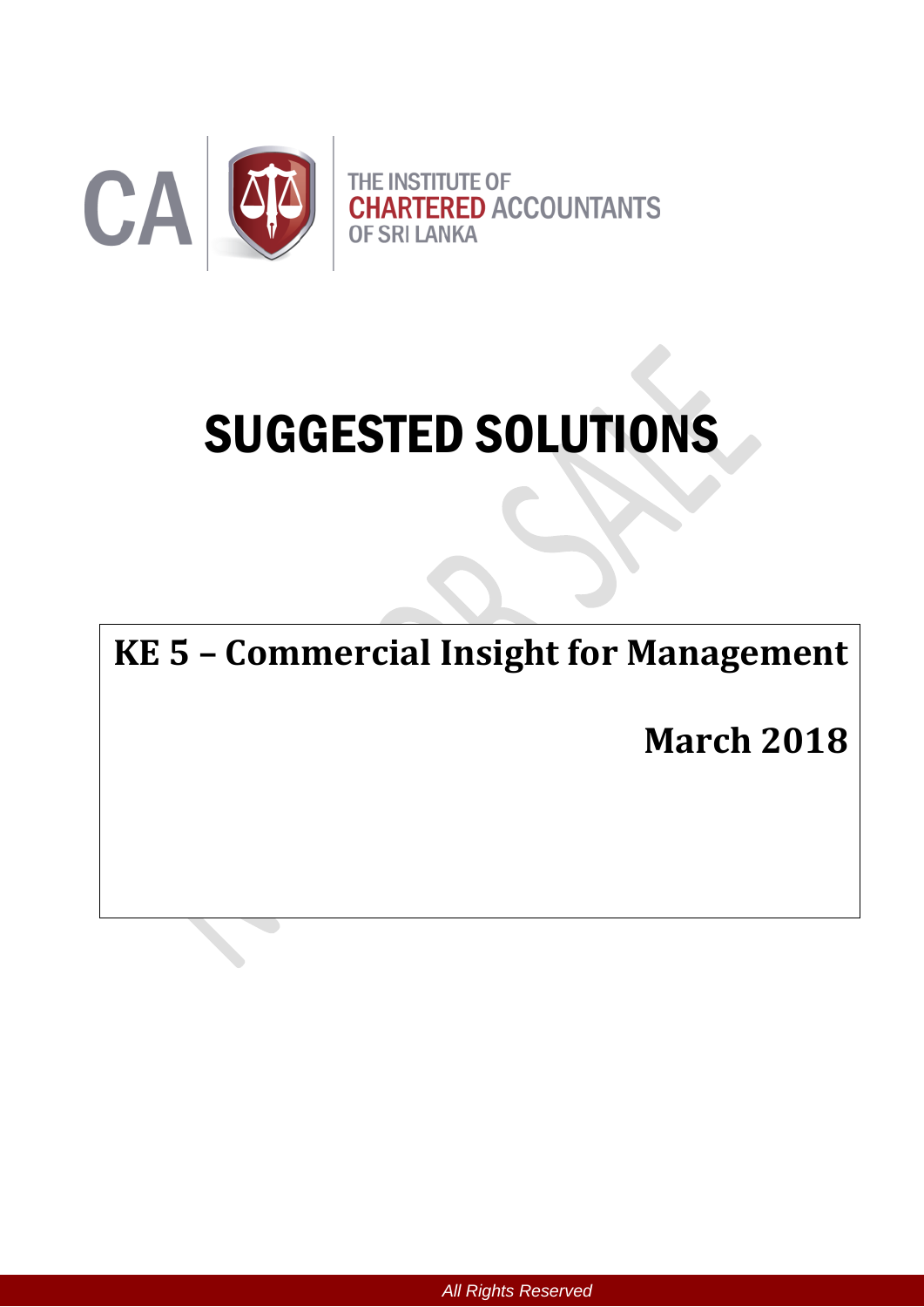## $\mathbf{u}$ ரிவு  $\mathbf{1}$

## வினா  $01$

## 1.1

| கற்கை<br>வெளிப்பாடு:<br>1.4.1 |  |
|-------------------------------|--|
| ரியான<br>一定序<br>ഖിത∟.         |  |

## 1.2

| n n<br>கா<br>ணச<br>'வெளிப்பா<br><u>L.L</u> |  |
|--------------------------------------------|--|
| பான<br>ÆMI.<br>ഖഌட<br>D                    |  |

## 1.3

| ---                      |  |  |  |
|--------------------------|--|--|--|
| வெளிப்பாடு: 2.5<br>கற்கை |  |  |  |
| சரியான<br>விடை: B        |  |  |  |
|                          |  |  |  |

## 1.4

| கற்கை வெளிப்பாடு: 4.3.2 |  |
|-------------------------|--|
| சரியான விடை: D          |  |

## 1.5

| கற்கை<br>4.1<br>⊌வள்⊔பா |  |
|-------------------------|--|
| சரியான<br>ഖബല<br>.: A   |  |
|                         |  |

## 1.6

| ---                           |  |
|-------------------------------|--|
| கற்கை<br>வெளிப்பாடு:<br>3.0.1 |  |
| சரியான<br>விடை:<br>ш          |  |

## 1.7

| கற்கை        | -<br>n 1<br>வெளிப்பாடு:<br>ـ . ن . ب |  |
|--------------|--------------------------------------|--|
| சர்iu<br>பான | ் விடை.                              |  |

## 1.8

| கற்கை<br>வெளிப்பாடு<br>0.7.1 |  |
|------------------------------|--|
| சரியான<br>в<br>விடை:         |  |

## 1.9

| கற்கை<br>ு அவுபுப்பட்ட.<br>0.5.1 |  |
|----------------------------------|--|
| பான<br>விடை:<br>mп<br>۱Ь         |  |

## 1.10

| கர                           | $\Lambda$ |
|------------------------------|-----------|
| ாகை                          | . .       |
| ூவளிப∟.                      | $\sim$    |
|                              | 1.1       |
| re d<br>யான<br>ഖഞ<br>ш<br>-- |           |

## $(2 \times 10 =$  மொத்தம்: 20 புள்ளிகள்)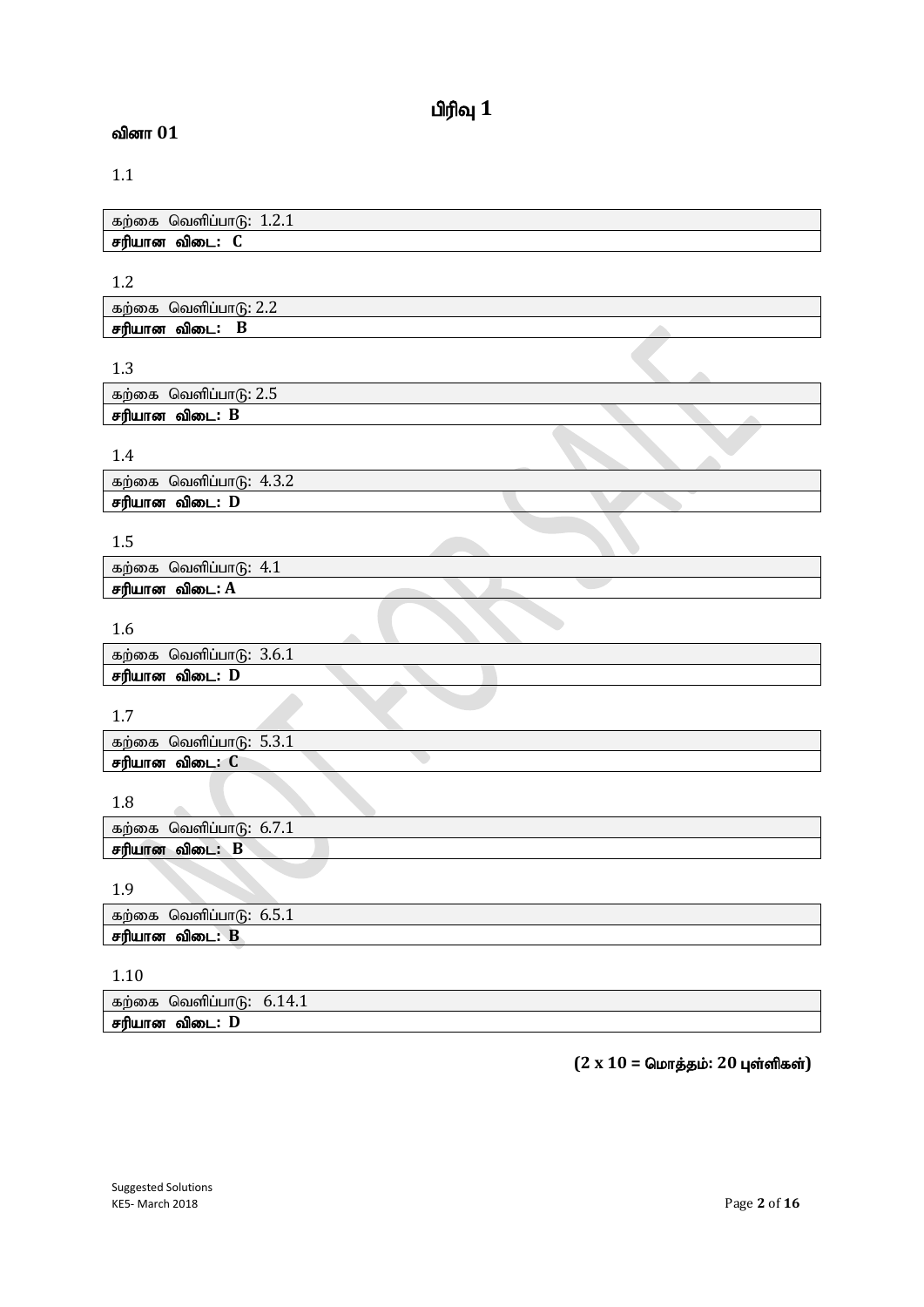2.1

கற்கை வெளிப்பா $f$ :  $1.4$ 

காரநோக்கு (Vision) – தூரநோக்கு என்பது நிறுவனத்தின் ஒட்டுமொத்த தந்திரோபாய எண்ணத்தை பிரதிபலிப்பதுடன், இது எதிர்காலம் பற்றிய ஒட்டுமொத்த ஆர்வம் ஆகும்.

பணிக்கூற்று (Mission) – நிறுவனம் வாடிக்கையாளருக்கு உற்பத்திசெய்யும் பொருட்கள் சேவைகள் தொடா்பாக சமுதாயத்தில் நிறுவனத்தின் அடிப்படைத் தொழிற்பாடுகளை விபரிக்கும் கூற்று ஆகும்.

2.2

கற்கை வெளிப்பாடு:  $3.10$ 

நிறைபோட்டியின் கீழ் நீண்ட காலவோட்ட சமநிலை தனித்துவமானதாக இருப்பதற்கான காரணம் இது ஒதுக்க வினைத்திறனை அடைகின்ற ஒரேயொரு சந்தைப் புறநிலையாக இருப்பதனாலாகும். இந்தத் தொழிற்துறையில் நீண்ட காலவோட்டத்தில் நிறுவனங்கள் MC =விலை நிலையை அடைகின்றன. ஏனெனில் இந்த நிலையில் முயற்சியாளர் தமது மூலதனம் மீது விரும்பிய வருமானத்தை பெறுவதுடன், வளங்கள் உத்தமமான வழியில்| ஒதுக்கப்படுவதனையும் (ஒதுக்க வினைத்திறன்), இதன் கருத்து நிறுவனங்கள் மிகுந்த**்** ்கிரய விளைவுத்திறன் புள்ளியை நீண்டகாலவோட்ட சமநிலையில் அடைவதாகும்;

 $\triangle$ 

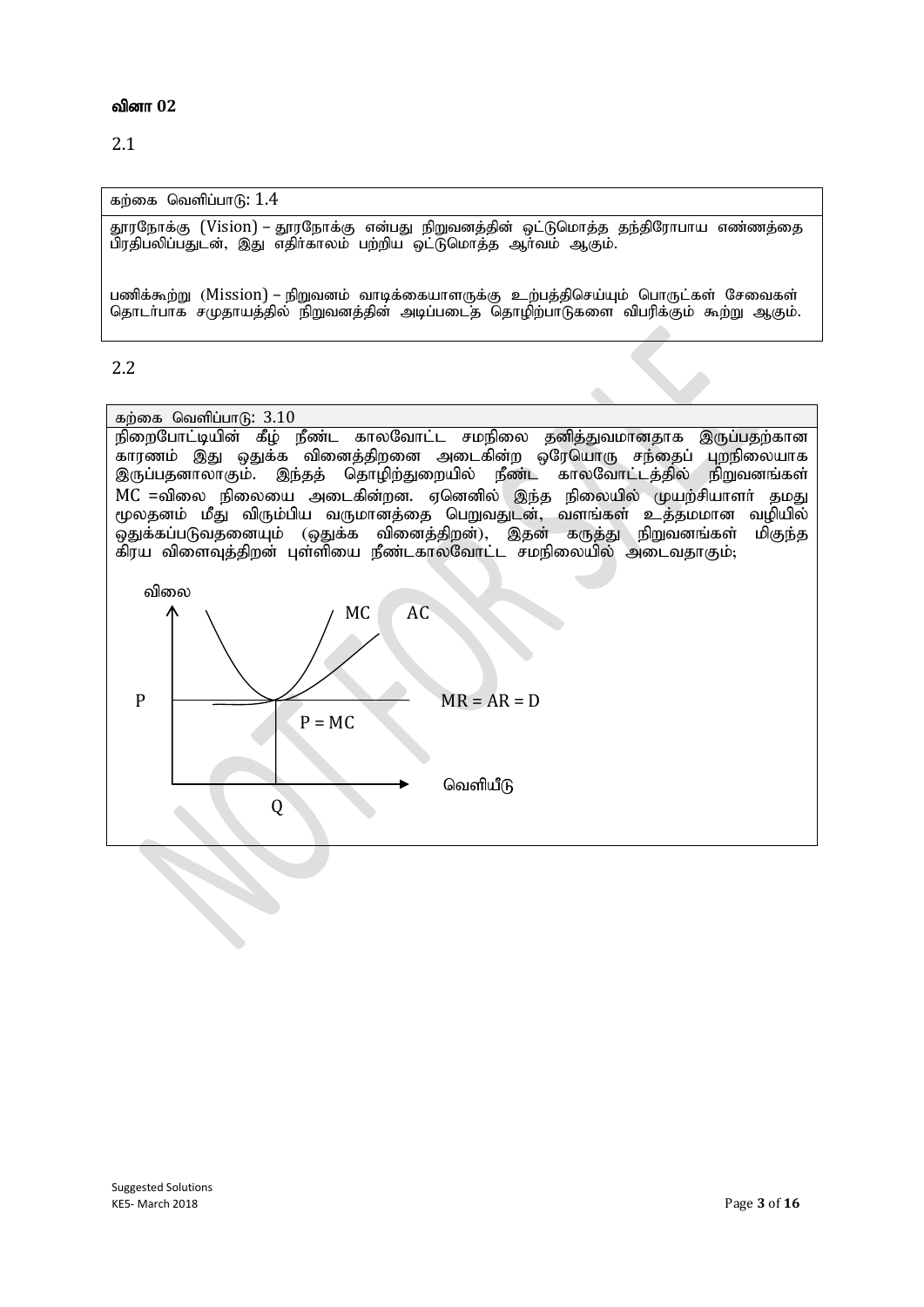#### கற்கை வெளிப்பா $f<sub>6</sub>: 4.8.1$

| •   குடிசன மற்றும்  ஊழியச்  சந்தை – ஊழியப்  படையின்  மாறும்  வயதுக்  கட்டமைப்பு |
|---------------------------------------------------------------------------------|
| வியாபாரத்தில் தாக்கம் செலுத்தும். முதியோா் சனத்தொகை அதிகரிக்கும்போது            |
| அவா்களின் மருத்துவ, காப்புறுதித் தேவைகள் அதிகாிக்கும். ஊழியா் படையில்           |
| பெண்களின் எண்ணிக்கை அதிகரிக்கும்போது பகுதிநேர வேலைக்கான கேள்வி,                 |
| பிள்ளைகளின் நாளாந்த பாதுகாப்புவசதிகளுக்கான கேள்வி ஆகியன அதிகரிக்கும்.           |

குடும்ப வாழ்க்கைச் சக்கரம் – குடும்ப வாழ்க்கைச் சக்கரத்தின் பகுப்பாய்வு மூலம் குடும்பம் கடந்துசெல்லும் கட்டங்களை இனங்காணலாம். வயது, குடியியல் நிலை, தொழில் நிலை, பிள்ளைகள் இருக்கின்றனரா அல்லது இல்லையா என்பது போன்ற வாழ்க்கைச் சக்கர நிலைகளுக்கு ஏற்ப பொருட்கள், சேவைகள் சந்தைப்படுத்தப்படலாம்.

- சுமூக-பொருளாதார நிலை, வருமானம மற்றும், செல்வம் சில சமயங்களில் மக்களில் வாழ்க்கைப்பாங்கு அவர்களின் பொருளாதார நிலையினை பிரதிபலிப்பதுடன், அவர்களின் நிலைக்கான காரணத்தை அல்ல.
- வாடிக்கையாளரின் கொள்வனவுப் பாங்கு தனிநபா் மற்றும் குடும்ப கொள்வனவுத் தீர்மானங்களில் பல காரணிகள் தலையீடு செய்கின்றன. குடிவிபரவியல் மற்றும் வகுப்புக் கட்டமைப்பு ஆகியன நடத்தையை தீர்மானிப்பவையாகவும் செயற்குறைப்பி ஆகவும் தொடர்புபடுகின்றன.

#### 2.4

கற்கை வெளிப்பா $f$ :  $4.9$ 

- 1. வெளிமூலப்படுத்தற் கிரயம்: நிறுவனம் சேவை வழங்குனர் அளவிடும் கட்டணத்தை மட்டுமல்லாது, சேவைவழங்குனருடனான கையாள்கைக் கிரயம், செயற்பாடுகளை கண்காணித்தல், இழப்புகளுக்கு எதிரான காப்புறுதி ஆகியவற்றையும் கவனத்திற் கொள்ள வேண்டும்.
- 2. தமது தேவைப்பாடுகள் மாற்றமடையும் சாத்தியம் உள்ளதா என்பதனை கவனத்திற் கொள்ள வேண்டும். தேவைப்பாடுகள் மாற்றமடையும் சாத்தியம் இருப்பின், நீண்ட கால வெளிமூலப்படுத்தல் உடன்படிக்கையை தவிர்த்தல் வேண்டும்.
- 3. வெளிமூலப்படுத்தல் சேவை தந்திரோபாயரீதியில் முக்கியமானதா எனக் கவனத்திற் கொள்ளவேண்டும். வியாபாரம்சார்ந்த உயர்மட்ட அறிவு தேவைப்படின், அத்தகைய வெளிமூலப்படுத்தலை பரிந்துரைக்கக் கூடாது.
- 4. வெளிமூலப்படுத்தல் சேவை ஒப்பீட்டளவில் அந்நியப்படுத்தப்படுகின்றதா (isolated) எனக் கவனத்திற் கொள்ள வேண்டும்.

#### 2.5

|           | கற்கை வெளிப்பாடு: 5.2.2                                                                                                                |
|-----------|----------------------------------------------------------------------------------------------------------------------------------------|
| $\bullet$ | மக்களின் அதிக நெகிழ்ச்சித் தன்மை/வேலைப்பாய்வும் தீா்மானம் மேற்கொள்ளலும்/பணி<br>மற்றும் கலாச்சாரம்                                      |
| $\bullet$ | இடைப்பட்ட ஒழுக்காற்று ஒத்துழைப்பு மற்றும் திறன்களையும் அனுபவங்களையும் ஒன்று<br>சோ்த்தல். அத்துடன் மேம்பட்ட தொடா்பாடலும் ஒத்துழைப்பும். |
| $\bullet$ | ஊக்கப்படுத்தல் / உந்தூக்கம் (Motivation) மற்றும் ஊழியர் விருத்தி (employee<br>development)                                             |
| ٠         | சந்தைபற்றி தெரிந்துகொள்ளல் (Market awareness)                                                                                          |
|           | கிடையான வேலைப் பாய்வு (Horizontal workflow)                                                                                            |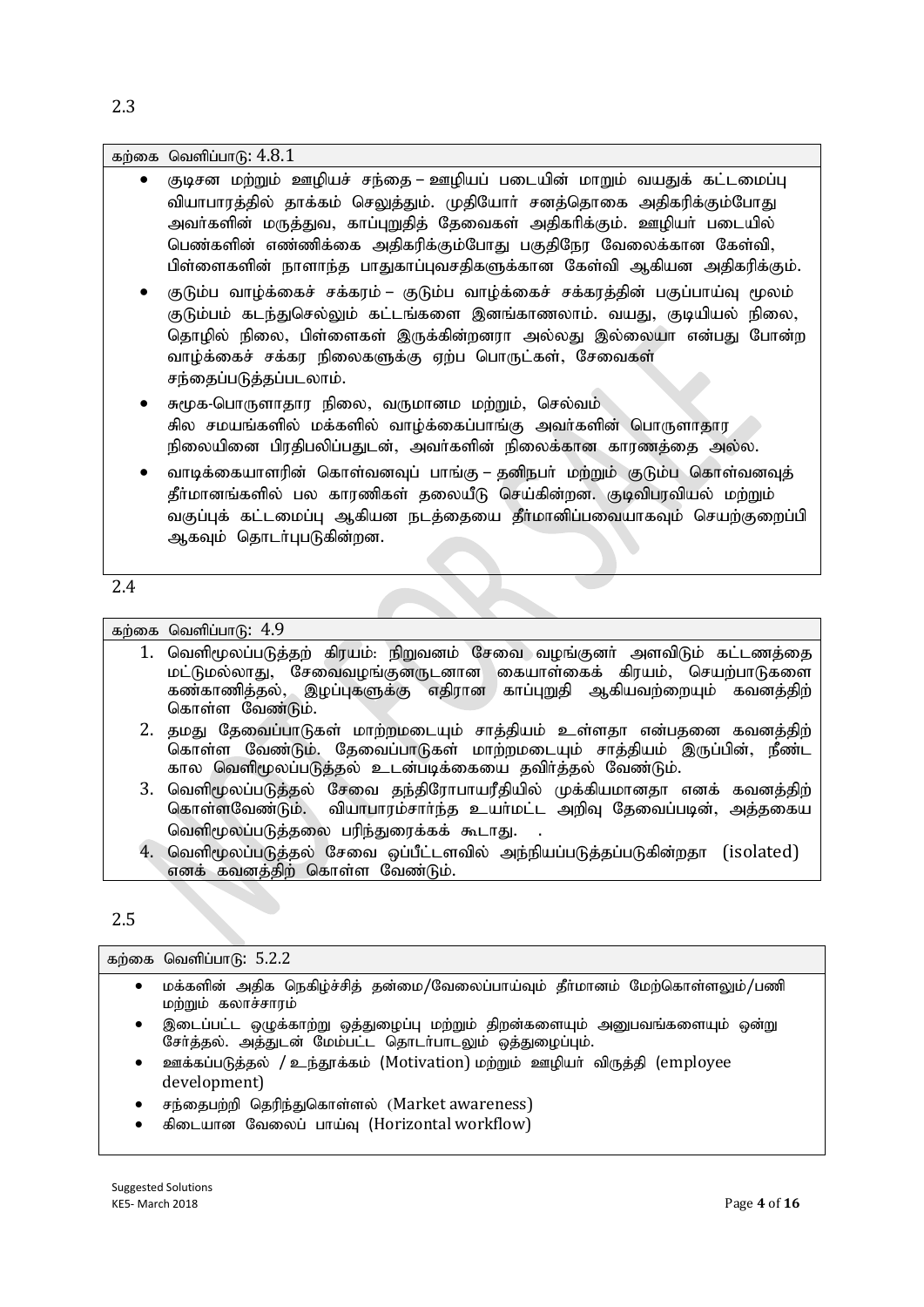கற்கை வெளிப்பாடு:  $5.3.2$ வலு என்பது வேலைகளை செய்து எடுக்கக்கூடிய இயலுமை. நிறுவனங்களில் பல வகை வலுக்கள் உள்ளன: நிலைமை அல்லது சட்டரீதியான வலு, நிபுணத்துவ வலு, தனிப்பட்ட வலு, வளங்கள் வலு ஆகியன.

அதிகாரம் என்பது நிலைமை வலு தொடா்புபட்டதாகும். இது சில வரம்புகளுக்குள் சில தீா்மானம் மேற்கொள்ளும் உரிமையாகும்.

## 2.7

கற்கை வெளிப்பாடு:  $5.5.2$ 

- 1. மூலோபாயத் திட்டமிடல் (Tactical planning)
- 2. பாதிடல் (Budgeting)
- 3. விதிமுறைகளை (procedures) விருத்திசெய்து நடைமுறைப்படுத்தல்
- 4. கண்காணித்தல் (Monitoring)

#### 2.8

கற்கை வெளிப்பாடு:  $6.6.1$ 

- அவை பாரிய அளவில் உற்பத்தி செய்யப்படுகின்றன
- அவை குறிப்பிட்ட வாடிக்கையாளா் கட்டளைக்காக அல்லாது தொக்கிலிடுவதற்காக உற்பத்தி செய்யப்படுகின்றன
- அவை உயா்மட்ட நியமப்படுத்தலுக்கு ஆளாகின்றன
- உற்பத்திப் பொருட்களின் வீச்சம் பரந்துபட்டதல்ல
- 2.9

#### கற்கை வெளிப்பாடு:  $6.7.2$

.<br>கைத்தொழில் அளவில் வளர்ச்சியடையும் போதுவெளிவாரி அளவிடைச் சிக்கனம் ஏற்படும்

- பாரிய திறனுயடைய தொழிற்படை ஏற்படுத்தப்படுவதுடன், புதிதாகச் சேர்வோரின் பயிற்சியை நோக்கி வெளிவாரி கல்விச் சேவைகள் தூண்டப்படலாம். இது நிறுவனத்தின் பயிற்சிக் கிரயத்தை சேமிக்க உதவுகின்றது.
- ஆக்கக்கூறுகள், முடிவுற்ற பொருட்களின் இடப்பெயர்வு, உப உற்பத்திப்பொருட்கள் விற்பனை ஆகியவற்றிற்கான விசேடக்குவம் பெற்ற துணைக் கைத்தொழில்கள் விருத்தியடையும்..
- அதிக அளவு ஏற்றுமதி வருமானம், வரிப் பயன்கள் போன்ற அரசாங்க உதவிகள் கிடைக்கப்பெறலாம்.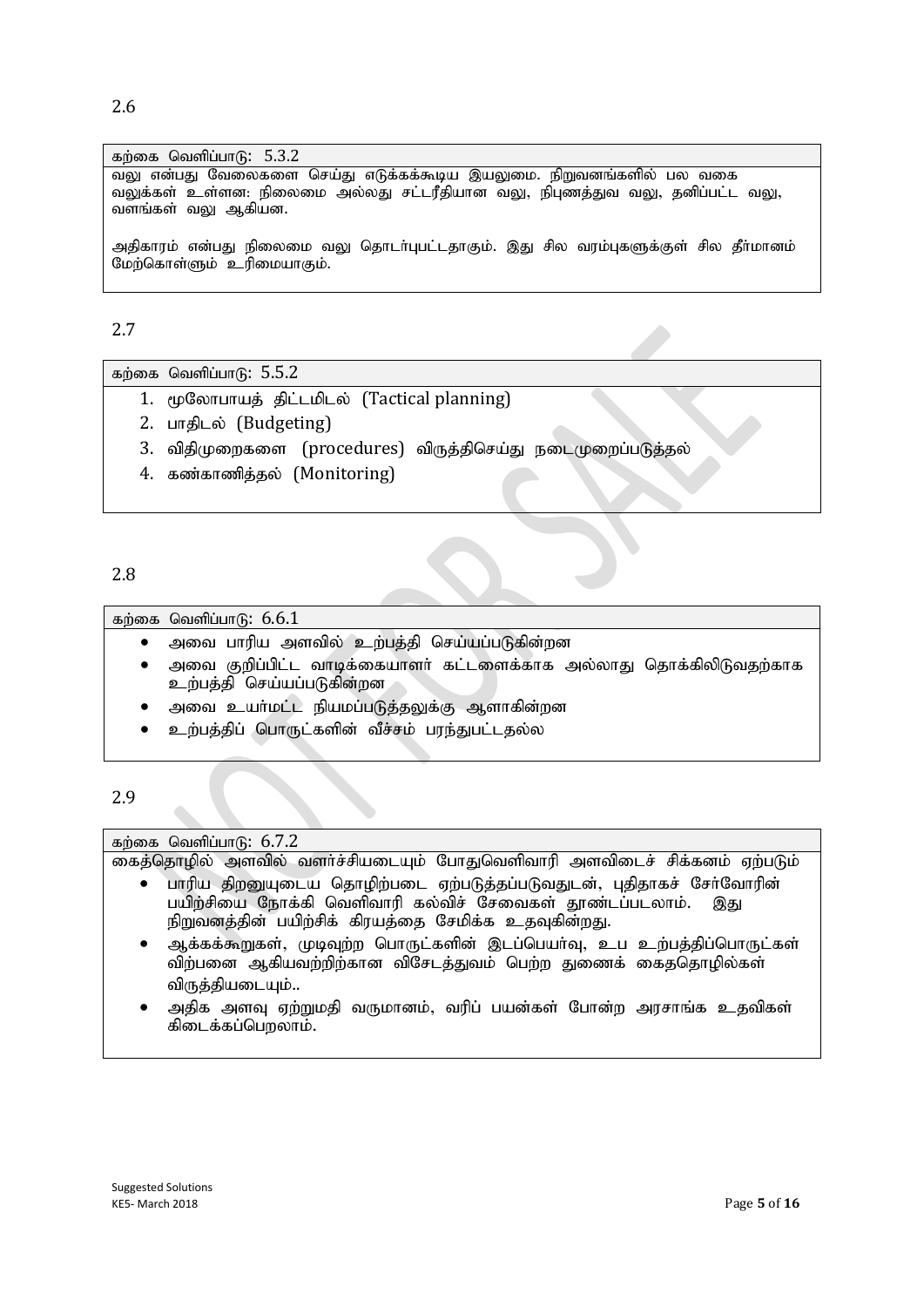#### 2.10

## கற்கை வெளிப்பாடு:  $6.10$

சந்தைப்படுத்தற் திசைமுகப்படுத்தல் என்பது வாடிக்கையாளரின் தேவைகள், விருப்பங்களை<br>திருப்திசெய்வதில் கவனம்செலுத்தும் ஒரு வியாபார அணுகுமுறை ஆகும். நிறுவனம் திருப்திசெய்வதில் கவனம்செலுத்தும் ஒரு வியாபார அணுகுமுறை ஆகும். thbf;ifahsh; Njitfis fz;lwpe ;J> mj;Njitfis epiwTnra;Ak; nghUl;fs ; சேவைகளை வாடிக்கையாளா் ஏற்றுக்கொள்ளும் விலைகளில் உற்பத்திசெய்தலாகும்.

உற்பத்திசாா் திசைமுகப்படுத்தல் என்பது, சாத்தியமான கிரய வினைத்திறனுடன் உத்தம தரத்தில் பொருட்கள் மற்றும் சேவைகளை உற்பத்தி செய்வதனூடாக வெற்றியடைய ் முடியுமெனும் முகாமையின் நம்பிக்கையாகும்.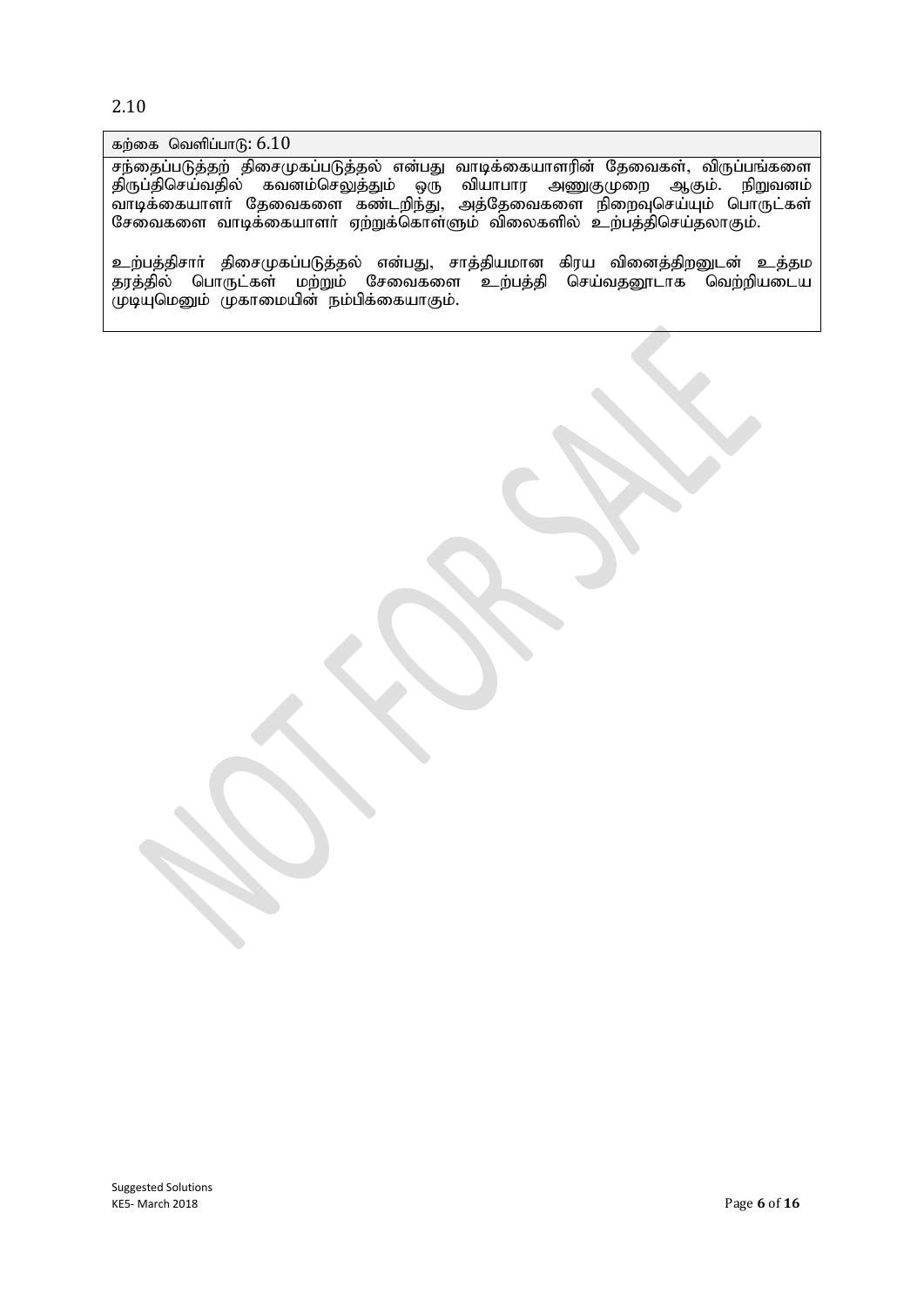கற்கை வெளிப்பாடு:  $2.8/2.7$ 

(a)

நிலம் – வெகுமதி வாடகை . நிலம் மட்டுமே ஆதனம் அல்ல. நிலத்தில் வளரும் சகல **இயற்கை** ்**வளங்கள்** அல்லது நிலத்திலிருந்து பிரித்தெடுக்கப்படுபவையும் நிலத்தில் உள்ளடக்கப்படும்.

ஊழியம் – வெகுமதி கூலி ஊழியம் மனிதரின் மனம் சார்ந்த மற்றும் பௌதிக வளங்களை கொண்டதாகும்.

மூலதனம் – வெகுமதி வட்டி . மூலதனம் என்பது ஏனைய பொருட்கள், சேவைகளின் உற்பத்திக்கு உதவுகின்ற பொறி, இயந்திரம், ஆயுதங்கள் போன்ற மனிதனால் செய்யப்பட்ட உருப்படிகளை குறிக்கின்றது.

தொழில்முயற்சி– வெகுமதி இலாபம் . இது வியாபாரத் தொழில்முயற்சியில் மற்றைய மூன்று உற்பத்திக் காரணிகளினதும் ஒழுங்குபடுத்தலை மேற்கொள்வதுடன், அதன் மூலம் முயற்சியின் இடர்களை ஏற்றுக்கொள்வதாகும்.

(b)

- தரம்குறைந்த பொருட்கள் குடும்ப வருமானம் அதிகரிக்கும்போது அவர்கள் தரம் குறைந்த பொருட்களுக்குப் பதிலாக தரமான பொருட்களை நாடிச் செல்வதால்,<br>தரம் குறைந்த பொருட்களுக்கான கேள்வி வீழ்ச்சியடையும். வருமானம் தரம் குறைந்த பொருட்களுக்கான கேள்வி வீழ்ச்சியடையும். வருமானம் சுறைவடையும்போது எதிர் நிகழ்வு இடம்பெறும். இங்கு பொருட்களின் வருமான நெகிழ்ச்சி மறையானதாகும்.
- ஆடம்பரப் பொருட்கள் குடும்ப வருமானம் அகிகரிக்கும்போது ஆடம்பரப் பொருட்களுக்கான கேள்வி விரைவாக அதிகரிப்பதுடன் இங்கு கேள்வியின் வருமான நெகிழ்ச்சி நேரானதாகும். .

(c) (i)

நுகர்வோர் பொருட்களின் உற்பத்தியை விட மூலதனப் பொருட்களின் உற்பத்தியில் .<br>தொழில்நுட்பம் மேம்படுத்தப்படும்போது ஒரு குறிப்பிட்டளவு வளங்களைக் கொண்டு நுகர்வோர் பொருட்களைவிட அகிக மூலகனப் பொருட்களை உற்பக்கி செய்யலாம்  $(1$  புள்ளி) இதன் விளைவு, உதாரணமாக, நுகர்வோர் பொருட்கள்  $5\%$  இனால் அதிகரிக்கும் போது மூலதனப் பொருட்கள்  $10\%$  இனால் அதிகரிக்கும்.

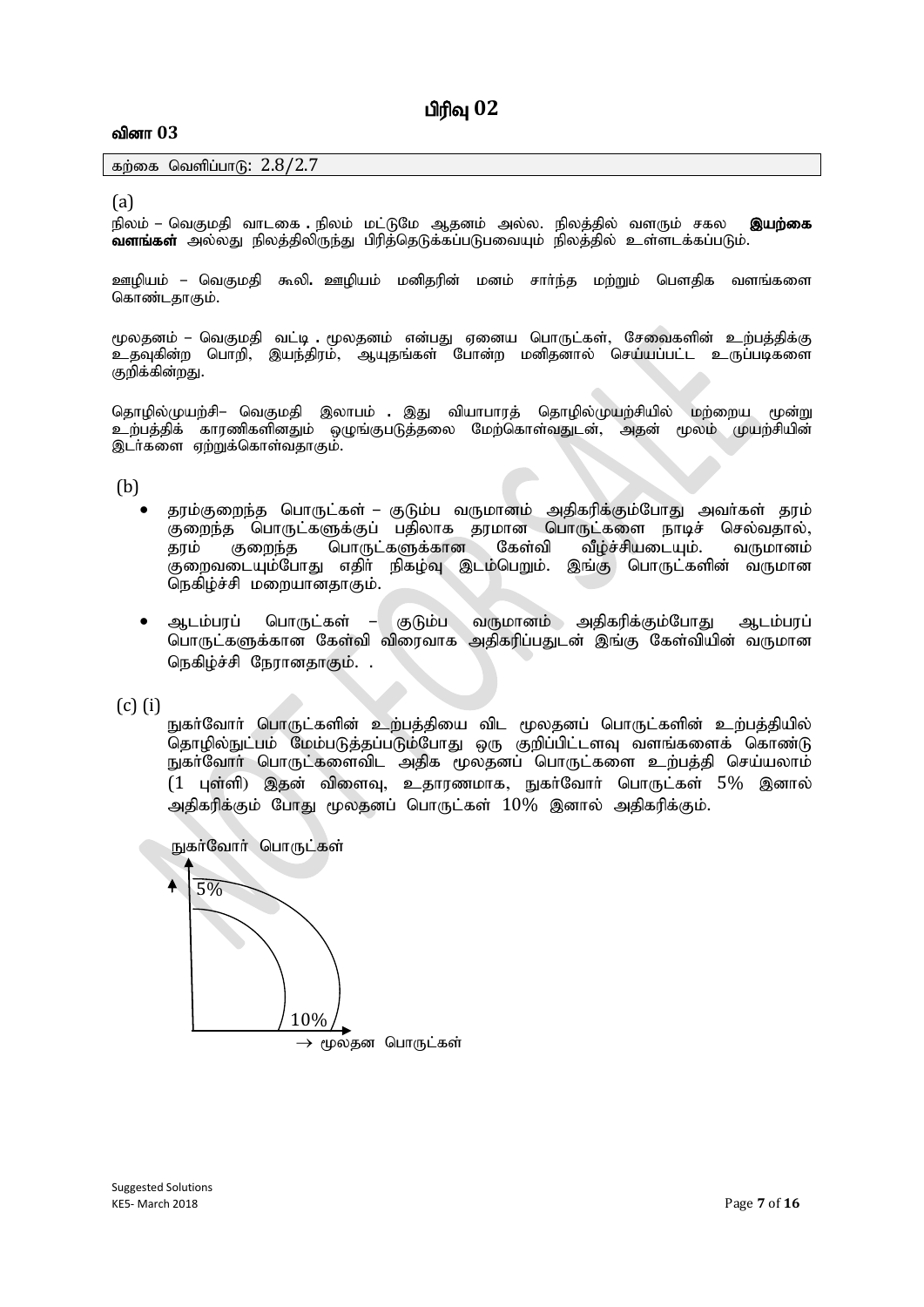(ii)

பொருளாதார மந்தநிலை (Economic recession), வளையி உள்நோக்கி நகர்வதை காட்டுகின்றது. இதற்கு காரணம் பொருளாதார மந்தநிலை உற்பத்தி இயல்வலுவில் எதிர்மறையான பொருளாதார வளர்ச்சியை (வீழ்ச்சியை) ஏற்படுத்துவதால் ஆகும்.

நுகர்வோர் பொருட்கள்

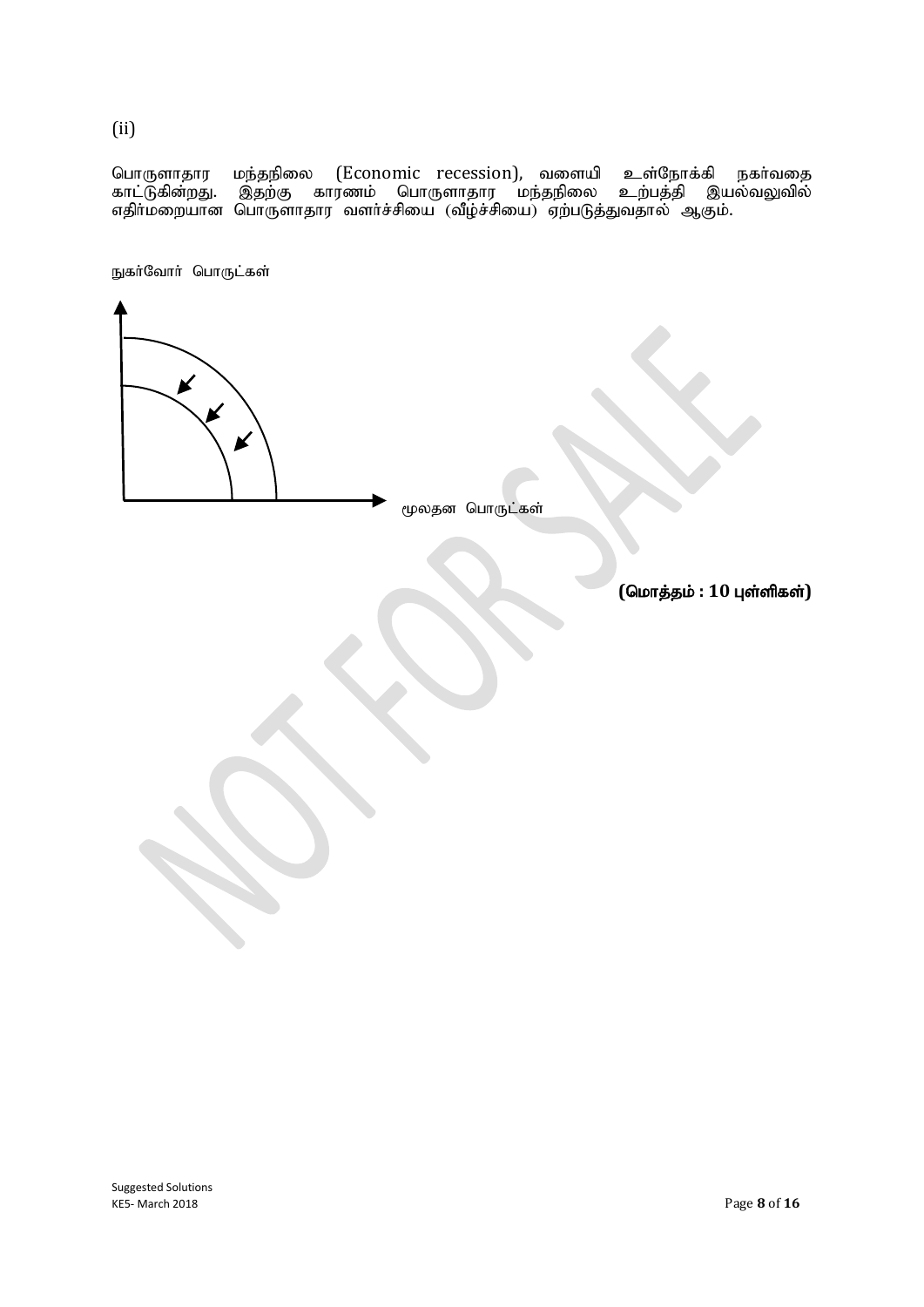கற்கை வெளிப்பாடு:  $3.12$ 

(a)

- ஒரு சில பாரிய நிறுவனங்கள் சந்தையை அடக்கியாள்தல்.
- பிரவேசித்தற் தடைகள் காணப்படல் அதன் காரணமாக நீண்ட காலவோட்டக்கில் பொருளாதார இலாபத்தை நிலைபெறச் செய்தல் சாத்தியம்.
- ஓரின உற்பத்திப்பொருட்களைக் கொண்ட (உதா: மசகு எண்ணெய்) மற்றும் பாகுபடுத்திய பொருட்களைக் கொண்ட (உதா: தொலைத்தொடர்பு, சிகரட் போன்ற) சிலருரிமைகளை காணலாம்.
- குறைந்த எண்ணிக்கையான நிறுவனங்கள் இருப்பதால் நிறுவனங்களின் உற்பத்தித் ்தீர்மானங்கள் ஒன்றிலொன்று தங்கியிருக்கும். போட்டி நிறுவனத்தின் பிரதிபலிப்பினை கவனத்திற் கொள்ளாது ஒரு நிறுவனம் விலை மற்றும் உற்பத்தி அளவினை தீர்மானிக்கமுடியாது. (நிறுவனங்களுக்கிடையில் நடத்தைசார் தொடர்பு -behavioral relationship).
- விலை மற்றும் விலைசாராத போட்டி.



சிலருரிமையாளரின் கிரயக் கட்டமைப்பு மாற்றமடையக்கூடியதாக இருப்பினும், MC வளையி MR வளையியை அதன் நிலைக்குத்தான நிலையில் வெட்டும்வரை சிலருரிமையாளரின் விலையும் உற்பக்கியும் மாற்றமடையாகுட  $MC$  வளையி  $MC_1$ யிலிருந்து  $MC<sub>2</sub>$  க்கு பெயரும் போது விலையும் கணியமும் மாறாதிருக்கும். எனவே கிரயத்தில் மாற்றம் உற்பத்தியின் அளவையோ விலையையோ பாதிக்காது.

Suggested Solutions KE5- March 2018 Page **9** of **16**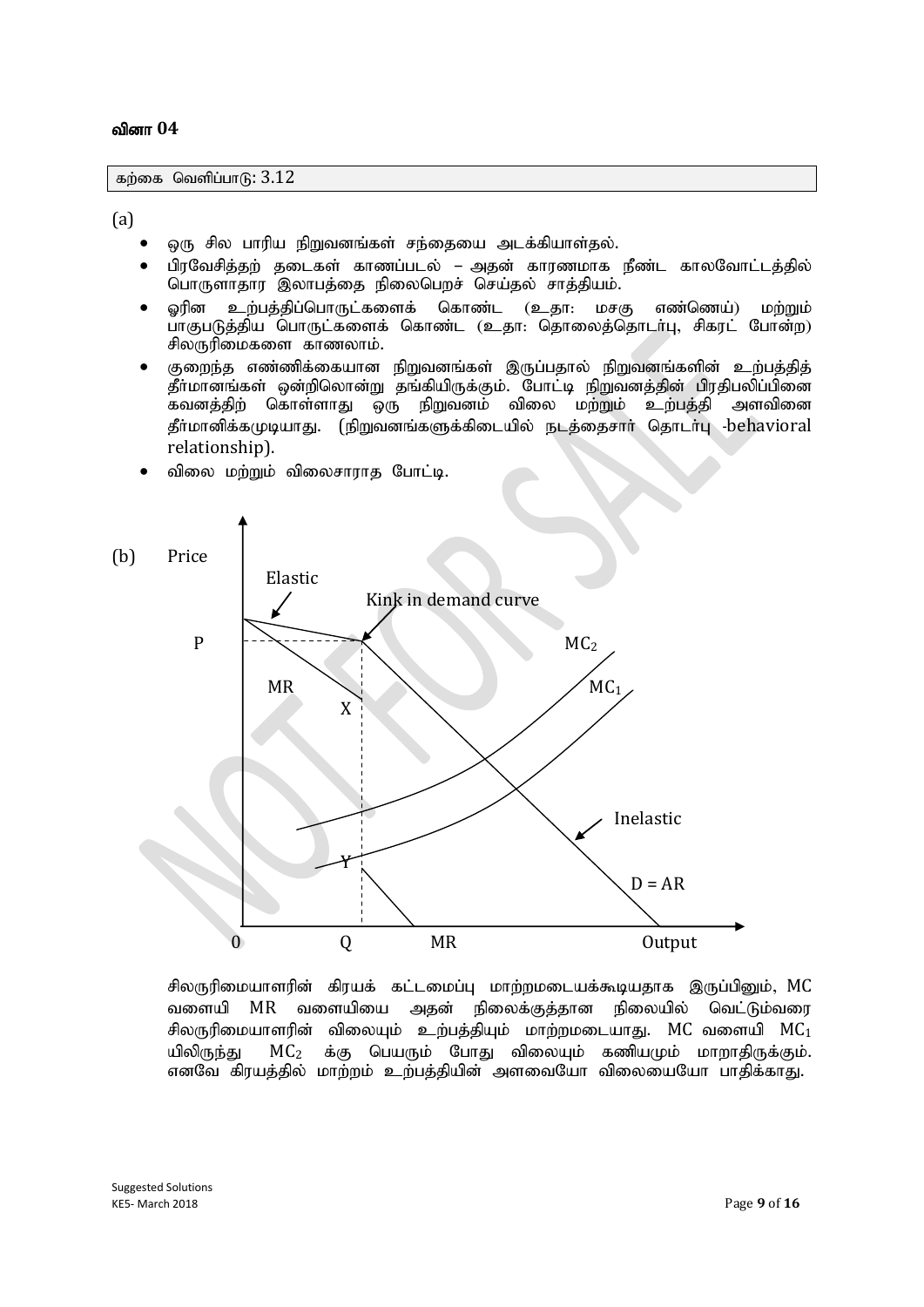$(c)$ 

- கூட்டமைப்பின் (cartel) வெற்றி உற்பத்தியாளர்கள் எல்லோரும் அல்லது அனேகமானோர் கூட்டமைப்பில் உட்படுத்தப்பட்டுள்ளனரா என்பதில் தங்கியுள்ளது. அல்லாவிடில் ஏனைய உற்பத்தியாளர்கள் கூட்டமைப்பின் விலையில் விற்பனை செய்யாமையினால், அந்த விலை வெற்றியளிக்காது.
- மேலும் அதன் வெற்றி குறித்த பொருளுக்கு நெருங்கிய பிரதியீட்டுப் பொருட்கள் இல்லாமையில் தங்கியுள்ளது. நுகர்வோர் பிரதியீட்டுப் பொருட்களை நாடிச் செல்வதால் கூட்டமைப்பு வெற்றியளிக்காது.
- வழங்கல்கள் இலகுவாக ஒழுங்குமுறைப்படுத்த முடியாவிடில், கூட்டமைப்பு விலையினை நிர்ணயித்தல் கடினமாக இருக்கும்.
- கேள்வியின் விலை நெகிழ்ச்சி அதிக நெகிழ்ச்சியற்றதாக இருத்தல் வேண்டும். இதனால், விலையில் அதிகரிப்பு கேள்விக் கணியத்தினை கணிசமான அளவில் குறைக்காது.
- $\bullet$  உற்பத்தியாளர்கள் வரையறுக்கப்பட்ட மொத்த வழங்கலின் தமது அனுமதிப் பங்கிற்கு உடன்படுவார்களா என்பது. உடன்படாவிடில் கூட்டமைப்பு தோல்வியடையும்.

 $($ மொத்தம்: 10 புள்ளிகள்)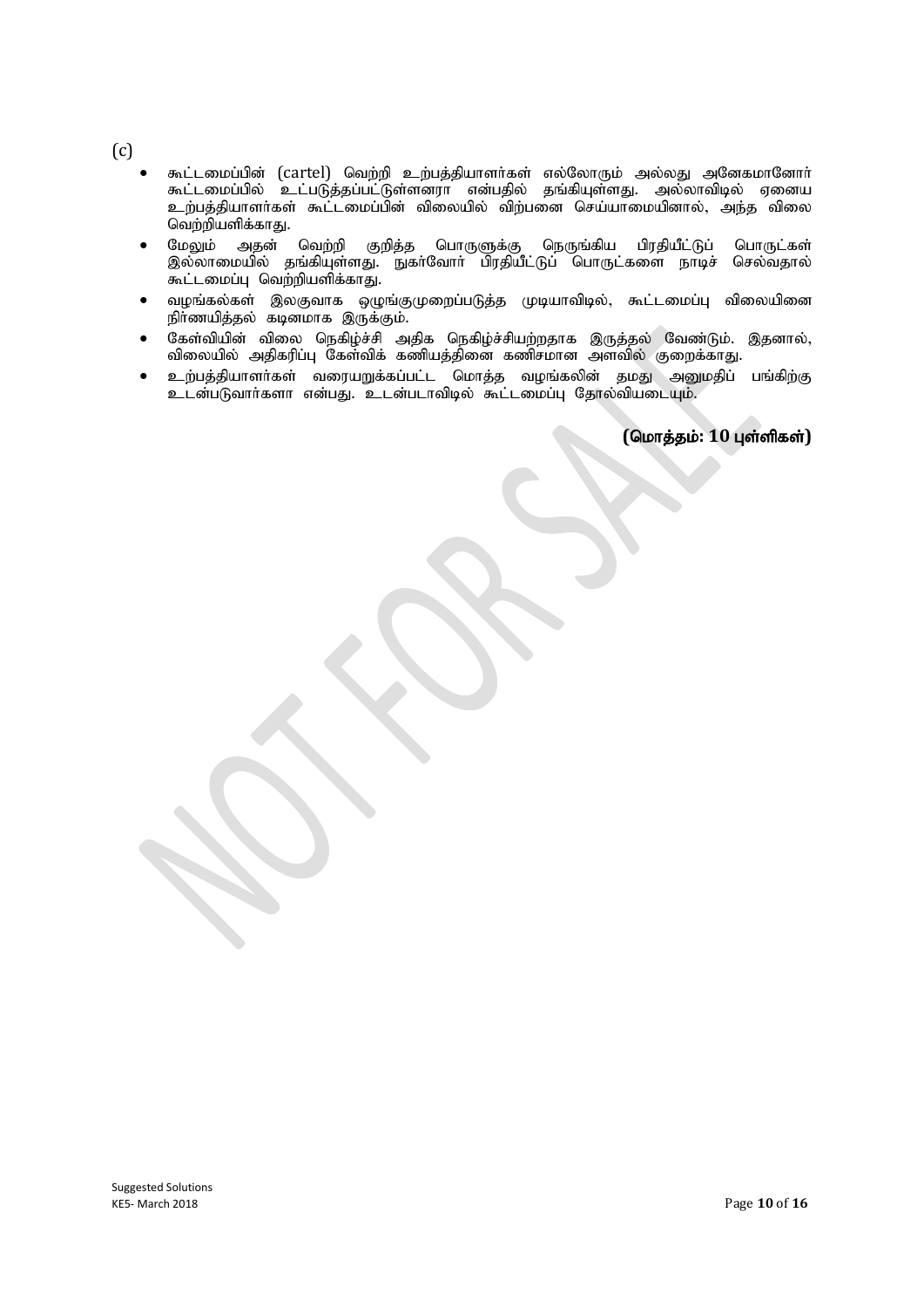(a)

கற்கை வெளிப்பா $f$ :  $4.4.3$ 

- வட்டிவீதங்களில் அதிகரிப்பு நுகர்வோர் செலவின் வளர்ச்சி வீதத்தினை குறைக்கும். இது அவர்கள் கடன்படுகின்ற தொகைக்கு தமது வருமானத்திலிருந்து அதிக வட்டி செலுக்குவகன் காரணமாக இருக்கலாம். எனவே, எனைய பண்டங்களுக்கு செலவு செய்வதற்கு வருமானத்தில் குறைந்த அளவே விடப்படும்.
- உயர் வட்டிவீதங்கள் கடன்படுவதை ஊக்கமிழக்கச்செய்து நுகர்வுக்கான கடன்களில் வீழ்ச்சி ஏற்படுவதுடன், கடன் நிதியங்களிலிருந்து செலவுகள் குறைவடையும்.
- உயர் வட்டிவீதங்கள் சேமிப்பை ஊக்கப்படுத்தி அதன்மூலம் நுகர்வை குறைக்கும்.
- உயர் வட்டிவீகங்கள் குடிமனை போன்ற பணம்சாராக சொக்குக்களின் பெறுமகிக்கு அழுத்தம் கொடுத்தல்.

(b)

- நாணயங்களை முன்னாற்று வீதங்களில் கொள்வனவு செய்தல் நாணயம் தேவைப் படும்போது நிலையான, தெரிந்த விலையில் முன்னதாக கொள்வனவு செய்தல்.
- $\bullet$  ஸ்திரமான நாணயத்தில் (hard currencies) கொடுக்கல் வாங்கலை மேற்கொள்ளல் நாணயம் தொடாபுபட்ட இடா்களில் ஏற்றத் தா0்வுகளை குறைக்கும்.
- v ஒரு நாணயத்தில் விற்பனையின் விகிதாசாரம் அதே நாணயத்தில் குறித்த நாட்டில்<br>கொள்வனவு விகிதாசாரத்திற்கு சமமாகும் வண்ணம் பொருந்தும் வகையில் கொள்வனவு விகிதாசாரத்திற்கு தொழிற்பாடுகளை முகாமை செய்தல்.
- உள்நாட்டு நாணயத்தில் விலைப்பட்டியலிடுதல். இதனால் இடர் வாடிக்கையாளருக்கு மாற்றப்படும். எனினும், இங்கு வாடிக்கையாளர் குறைவான பேரம்பேசும் ஆற்றலை கொண்டிருக்கவேண்டும்.
- தேர்வுரிமைகள் மற்றும் எதிர்கால முறிகள் போன்ற நாணய உய்த்தறி சாதனங்களை பயன்படுத்துதல்.
- சந்தையில் பகுதியாக விலை உணர்திறன் அற்ற துண்டங்களை இலக்குவைத்தல்.

வேறேதாவது பொருத்தமான விடை

 $($ மொக்கம்: 10 பள்ளிகள்)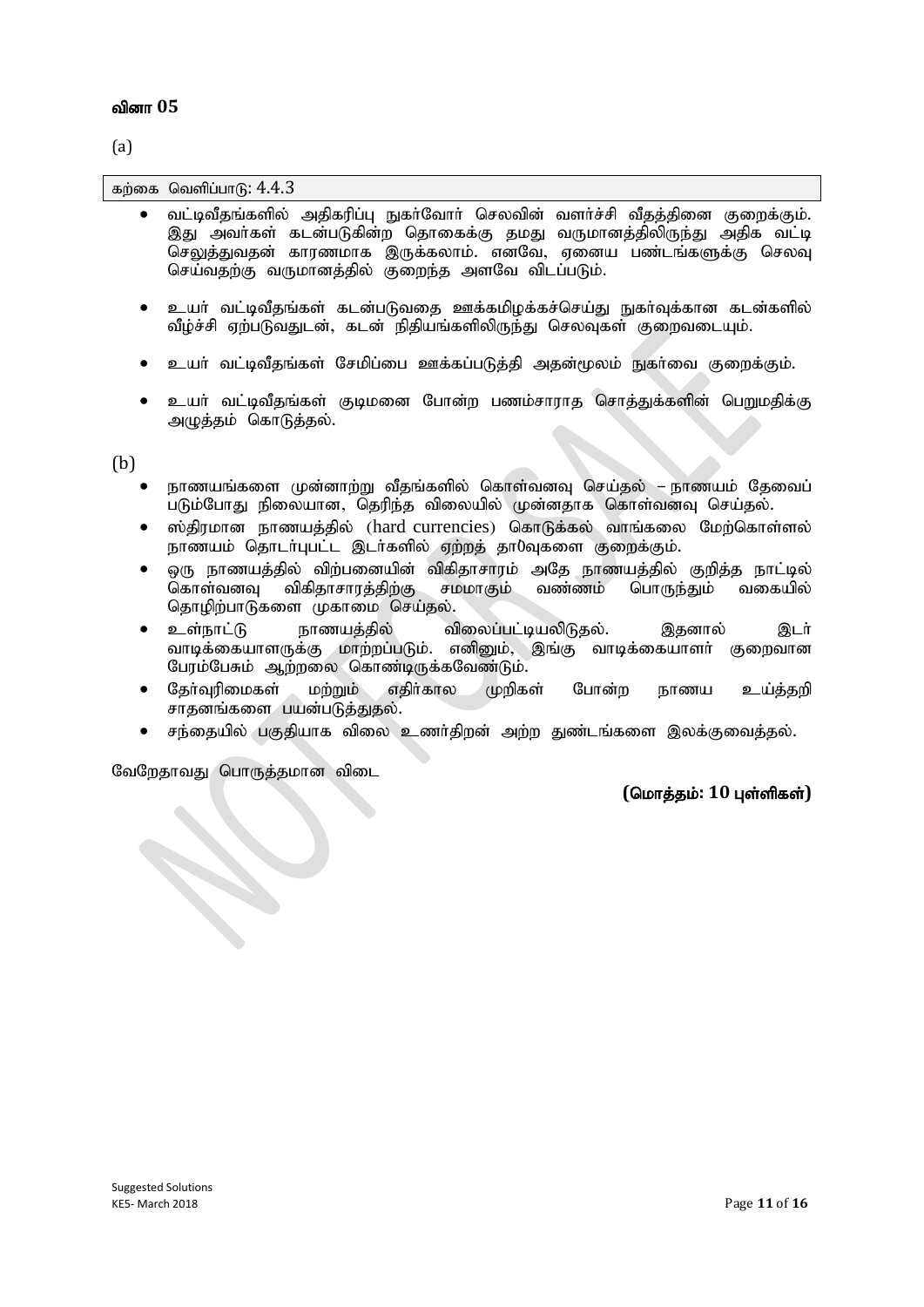#### கற்கை வெளிப்பாடு:  $6.12, 6.13$

(a)

- நிறுவனம் அதன் நோக்கங்களை அடைவதற்கு ஏதுவாக ஒரு தனிநபா் உற்பத்தி செய்ய  $\tilde{g}$ வண்டிய பிரதானமாக வழங்கக்கூடியவற்றை தீர்மானித்தல்.
- தரக் கட்டுப்பாட்டினை தீா்மானிக்குமுகமாக நியமத்திற்கு எதிராக தனிநபரின் தொழிற்பாட்டு மட்டத்தினை ஒப்பிடுதல்.
- பயிற்சி மற்றும் அபிவிருத்தித் தேவைப்பாடுகளை இனங்காணல்.
- நிறுவனத்தின் ஆரம்ப தெரிவுசெய்தல் விதிமுறைகளை பின்னைய செயற்பாடுகளுக்கு எதிராக கண்காணித்தல்.
- படிமுறையில் (hierarchy) வேறுபட்ட மட்டங்களுக்கிடையில் தொடர்பாடலை மேம்படுத்தல்
- மேம்படுத்தல்களை தேவைப்படுத்தும் பகுதிகளை இனங்காணல்.

(b)

- 1. gapw;rpAk; mgptpUj;jpAk; Gjpjhfr; Nrh;gth;fis ftUtJld;> Copah; Xa;TngWk; போது பொருத்தமான முகாமை மற்றும் தொழில்நுட்ப ஊழியாகளின் கிடைப்பனவை உறுதிசெய்கின்றது.
- 2. நிறுவனத்திற்கு தேவைப்படும் திறமைகளை பெறுவதற்கான கற்கைக் கிரயத்தை குறைந்த மட்டத்தில் வைத்திருக்கும். இது வியாபாரத் தந்திரோபாயத்தை வழங்குவதற்கு தேவையான சரியான அறிவினை ஊழியரும் முழு நிறுவனமும் கொண்டிருப்பதனை உறுதிசெய்யும்.
- 3. குறைந்த கிரயமும் அதிகரித்த உற்பத்தித் திறனும். பயிற்சி ஊழியா் வேறுபட்ட வழிமுறைகளை பயன்படுத்தி, திறமைகளை மேம்படுத்தி வினைத்திறனாகவும் விளைவுத் திறனுடனும் வேலைசெய்ய உதவுவதுடன், நிறுவன கிரயத்தை குறைக்கின்றது.
- 4. சுறைவான விபத்துக்களுடன் சிறந்த உடல்நலமும் பாதுகாப்பும்.
- 5. மக்களுக்கு பயிற்சி அளித்தல் அவர்கள் தமது வேலைகளை செய்யும் இயலுமையை<br>வழங்கி குறைவான மேற்பார்வையை தேவைப்படுத்துவதால். முகாமையாளர் எனைய ்குறைவான மேற்பார்வையை தேவைப்படுத்துவதால், முகாமையாளர் விடயங்களில் கவனம் செலுத்த முடியும்.
- 6. இது வேலை செய்வதற்கும் நிறுவன இலக்குகளை அடைவதற்கும் ஊழியர் உந்தூக்கத்தை (motivation) அதிகரிக்கச் செய்யும்.
- 7. kf;fs ; NtWgl;l jpwikfis nfhz;bUg;gjid gapw;rp cWjpnra;fpd;wJ.
- $6\text{m}$ வனங்கள் மாற்றங்களை முகாமைசெய்ய உதவும்.
- 9. கூட்டிணைவுக் கலாச்சாரத்தை கட்டியெழுப்ப உதவும்.

 $(c)$ 

- தொழிற் சுழற்சி (Job rotation)
- $\bullet$  தற்காலிக பகவியயாவ
- நிலைக்கு உதவி (Assistant to position)
- செயன்முறைக் கற்கை (Action learning)
- குழுக்கள் (Committees)
- செயற்திட்ட வேலை (Project work)
- பழக்குதல் (Coaching)
- செய்துகாட்டுதல் / அறிவுரைகள் (Demonstration/instruction)

 $($ மொத்தம்: 10 புள்ளிகள்)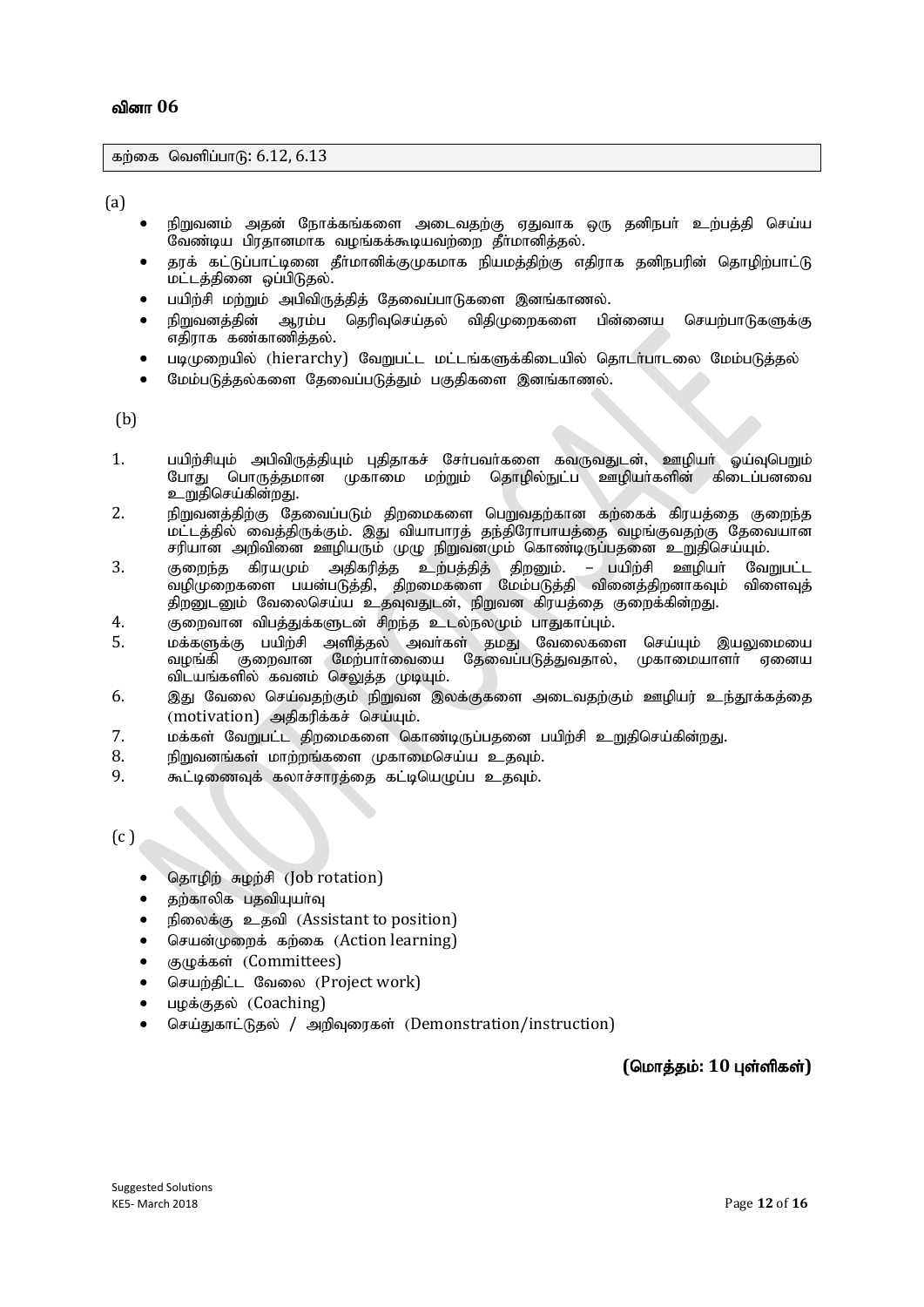கற்கை வெளிப்பாடு:  $3.5/3.6/3.7/3.8$ Chapter 06/ Page:160

(a)

 $P = 500 - 2Q_d$  $P = -100 + Q_s$ 500-2 $Q_d = -100 + Q_s$  $600 = 3Q$  $200 = Q$  (1/2 mark)  $100 = P$  (1/2 mark)

(b)

விலை  $100$  டொலராக இருக்கையில் கேள்விக் கணியம் =  $200$  தொன்கள் எனவே, விலை நெகிழ்ச்சி  $0.5*100/200 = 0.25$ 

(c)

(i) தொழிலாளர்களுக்கான கேள்வியில் அதிகரிப்பு கூலியை அதிகரிக்கச் செய்யும். இது தேயிலையின் உற்பத்திக் கிரயத்தை அதிகரிக்கச் செய்யும். அதனால் தேயிலையின் நிரம்பல் ஊக்கமிழக்கச் செய்யப்படும்.

எனவே, விலை அதிகரிப்பதுடன் கணியம் வீழ்ச்சியடையும்.

Price

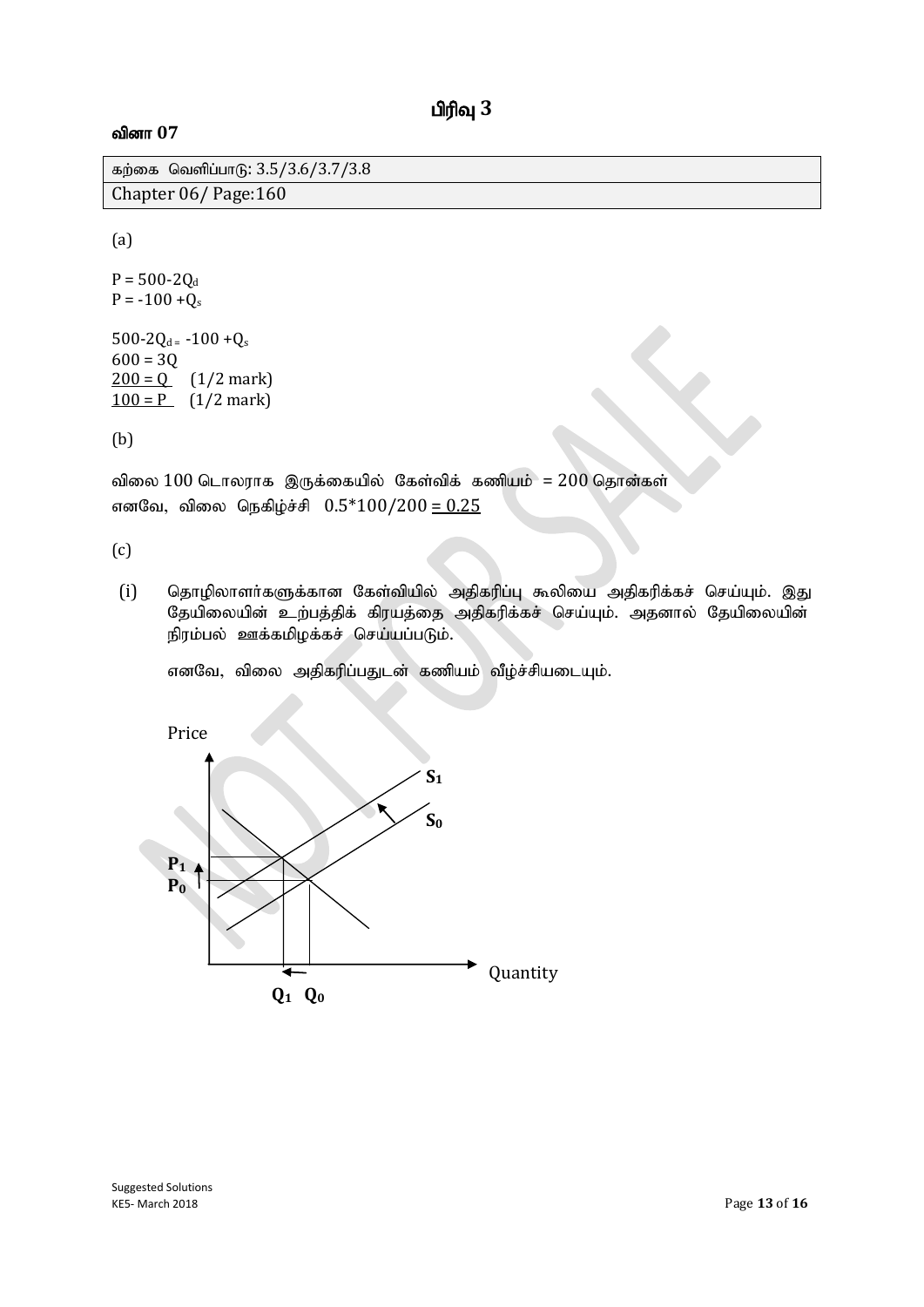தரம் விட்டுக்கொடுக்கப்படும்போது கேள்வி ஊக்கமிழக்கச் செய்யப்படும். அதன் விளைவாக விலை வீழ்ச்சியடையும். கணியமும் வீழ்ச்சியடையும்.



அரசாங்கம் சந்தையில் விலையை 400 டொலர்களாக நிர்ணயிக்கும்போது, அந்த விலை சந்தை விலையிலும் அதிகமானதால் அதே விலையில் அதிக பொருட்களை வழங்க ஊக்குவிக்கப்படுவா்.

அதன் காரணமாக கேள்விக் கணியம் 50 தொன்களாக வீழ்ச்சியுறும். நிரம்பற் கணியம் 500 தொன்களாக இருக்கும். இது 450 தொன் நிரம்பல் மிகையை விளைவிக்கும்.

(ii)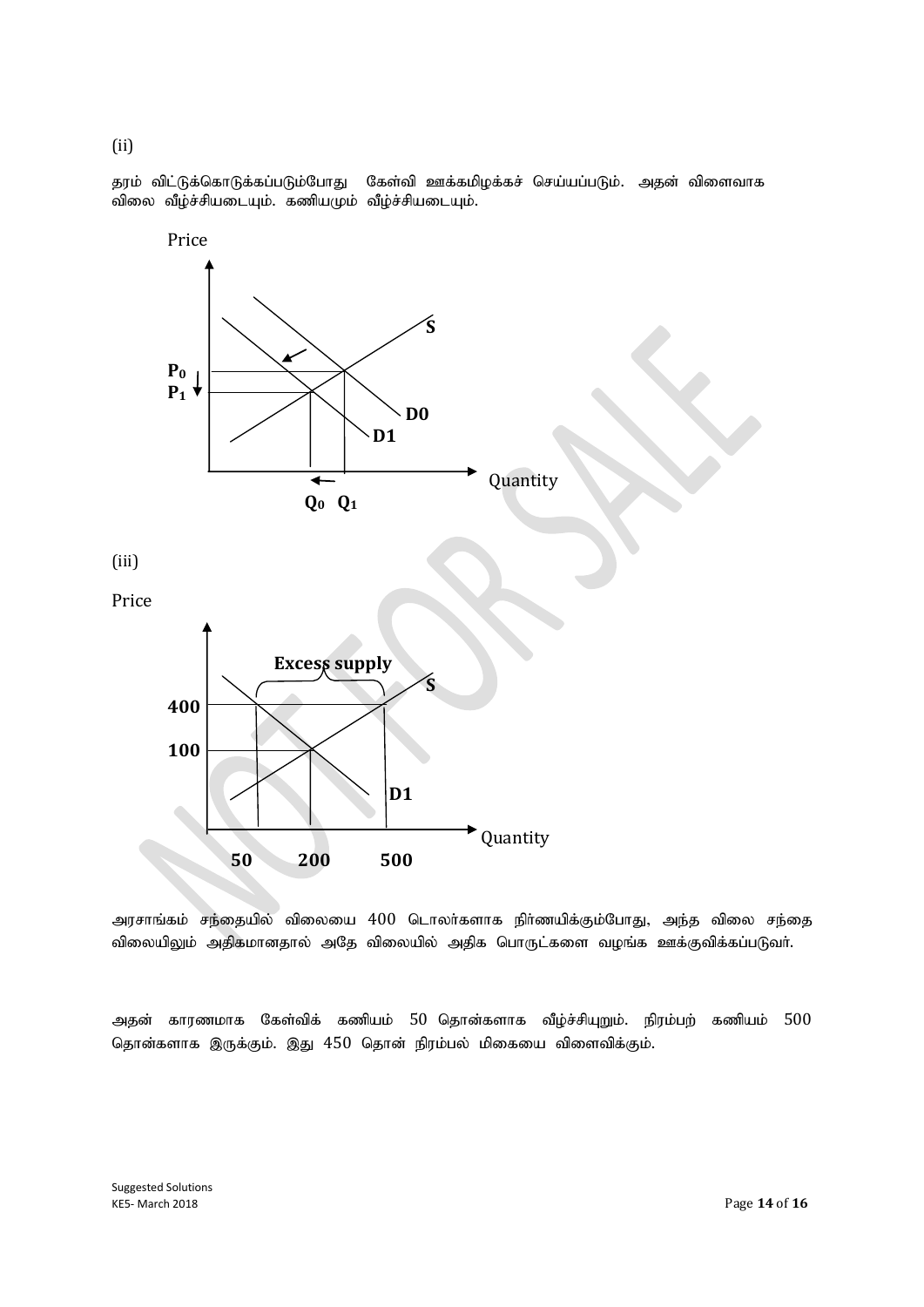

குறைந்தபட்ச ஊதியம், ஏற்றுக்கொள்ளக்கூடிய வாழ்க்கைத் தரத்தினை அடைவதற்கு ஏதுவாக குறைந்த ஊதியம் பெறும் ஊழியா் போதிய பணத்தினை உழைக்க உதவும். அரசாங்கம் குறைந்த பட்ச ஊதியத்தினை நடைமுறைப்படுத்தினால், அது மேலேயுள்ள வரைபடத்தில் காட்டியவாறு நடப்பு ஊதிய மட்டத்திலும் பார்க்க அதிகமாக இருத்தல் வேண்டும். குறைந்தபட்ச ஊதியம் Qw இல்லாது, தொழிலாளா் W ஊழிய வீதத்தில் தொழிலுக்கு அமா்த்தப்படுவா். சட்டத்தினால் அதிகளவு ஊதியம் ்விதிக்கப்பட்டால், உயா வீதங்களில் தொழிலாளாகளை ஆட்சோப்பது இலகுவான போதிலும் தொழிலாளருக்கான கேள்வி குறைவடைந்து வேலை இழப்புக்களுக்கு வழிவகுக்கும்.

(e)

(d)

சந்தையில் பல நிறுவனங்கள் ஹைலன்ட் ரீயினைப் போல அவற்றை ஒக்க கேயிலைப் பைகளை உற்பத்தி செய்கின்றன (ஏகஉரிமைப் போட்டி). ஹைலன்ட் ரீ கம்பனி சந்தையில் அதிக விலையை அறவிடும் போது வாடிக்கையாளர்கள் ஏனைய வழங்குனர்கள் வழங்கும் உற்பத்திக் குறிகளுக்கு மாறுவதால் ஹைலன்ட் தேயிலைக்கான கேள்வி அதிக விகிதாசாரத்தில் வீழ்ச்சியடையும் (கேள்வி<br>நெகிம்ச்சியானது). எனவே, ஹைலன்ட் தேயிலையின் விலை அதிகரிப்பு கம்பனியின் மொத்த எனவே, ஹைலன்ட் தேயிலையின் விலை அதிகரிப்பு கம்பனியின் மொத்த வருமானம் வீழ்ச்சியடையச் செய்யும்.

(f)

- போட்டியாளர்கள் இலக்குகள் (Competitor's goals) கம்பனி, அதன் போட்டியாளர்களின் நீண்ட கால மற்றும் குறுங்கால குறிக்கோள், நிறுவன கட்டமைப்பு போன்ற அவர்களின் இலக்குகள் பற்றி தெரிந்திருக்கவேண்டும்.
- போட்டியாளர் எடுகோள்கள் (competitor's assumptions) இங்கு கம்பனி போட்டியாளரின் கொழிற்குறை எதிர்காலம் பற்றிய நம்பிக்கை, தொழிற்குறையில் அவர்கள் எதிர்பார்க்கும்  $\tilde{\omega}$ ப்பீட்டு நிலை போன்றவை பற்றி கெரிந்திருக்கல் வேண்டும்.
- $\bullet$  போட்டியாளரின் நடப்பு மற்றும் சாத்திய நிலைகள் மற்றும் தந்திரோபாயங்கள் போட்டியாளா் பகுப்பாய்வினை மேற்கொள்ளும்போது, ஹைலன்ட் ரீ கம்பனி போட்டியாளரின் நிதிசாா் பலம், வினியோக ஊடகங்கள், சந்தைப்படுத்தல் மற்றும் விற்பனை, ஆராய்ச்சி மற்றும் அபிவிருத்தி முதலியன தொடர்பில் கவனம் செலுத்துதல் வேண்டும்.
- போட்டியாளர் இயலுமைகள் ஏனைய போட்டியாளர்களின் முக்கிய தகுதிகள், சந்தையில் விரிவடைவதற்கான அவா்களின் இயலுமை பற்றிகவனம் செலுத்த வேண்டும். அத்துடன் அவர்கள் கொண்டுள்ள ஒப்பீட்டு அனுகூலங்கள் மற்றும் பிரதிகூலங்கள்.

 $($ மொத்தம் : 20 புள்ளிகள்)